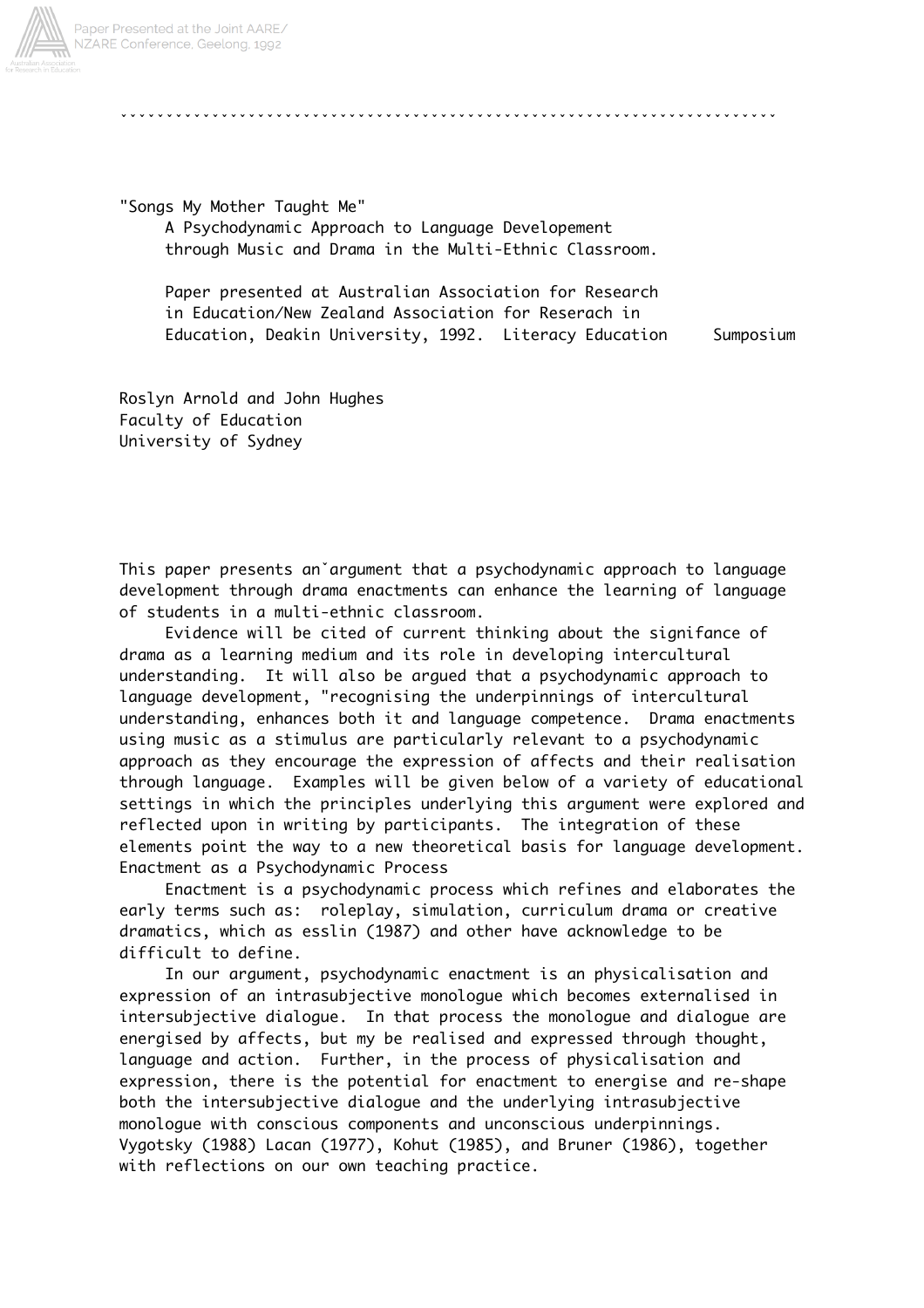

A Psychodynamic Approach to Language Learning

 Langauge development is also psychodynamic involving: psychological processes, cognition and the differentiation of affectivity in social contexts. This approach to age learning which underpins a psychodynamic theory is active, expressive, student centred, creative and imaginative, and may involve othe symbolic activities like drawing, movement, modelmaking and play activities, along and with others. Ideally, such an approach will not necessarily become less creative and more formal as students move through formal education but will continue to encourage the development of both creative and analytic abilities. In a dynamic and interactive learning classroom the teacher will encourage exploration and self-expression through reading, writing, speaking and listening in the belief that students have the ability and the need to make sense of their world through experiences in a range of discourses. At the same time the teacher will have a well-developed working model of what constitutes development in literacy and will be able to structure language tasks in ways which promote that development. The teacher will also be a model of a well-integrated, creative anad analytic mind.

 It is generally not acknowledged that the interactive classroom can provide the teacher, as well as the students, with opportunities for imaginative explorations of texts and human interactions, together with opportunities for self-reflection and cognitive development. The teacher's responsibility is to structure developmental language activities which increase the students' language awareness and language use, to provide an adult, responsive, constructive audience for their language work, along with the audiences provided by their peers, and to clarify with them the kinds of thinking, language and creative abilities they may have demonstrated in their work. The teacher needs to be engaged with students some times and appropriately disengaged other times in order to analyse sensitively what is happening in the classroom and what need restructuring. Such a balanced, demanding role for the teacher requires, at the very least: insight, well-developed personal language skills, empathy, flexibility and a capacity to engage students in analysing classroom interactions. One of the many advantages of an interactive classroom,

however, is that the teacher can involve students in perceiving, analysing, reflecting and commenting upon that they hear, see, feel and think as they engage in classroom activities. The classroom can become a workshop for real life and a safe environment for experimentation and risk-taking. This suggests, of course, that the classroom relationships are healthy, positive and self-affirming. If they are not, then the teacher will need to work on understanding the dynamics of that class and try to establish a good working environment of trust and self-respect.

 For all the overwhelming demands placed on teachers, especially teachers involved in language development there is one distinct advantage enjoyed by these teachers: the content of lessons can be the thoughts, feelings, ambivalences, fears, hopes and even regressions of the students themselves. It goes almost without saying that teachers who do not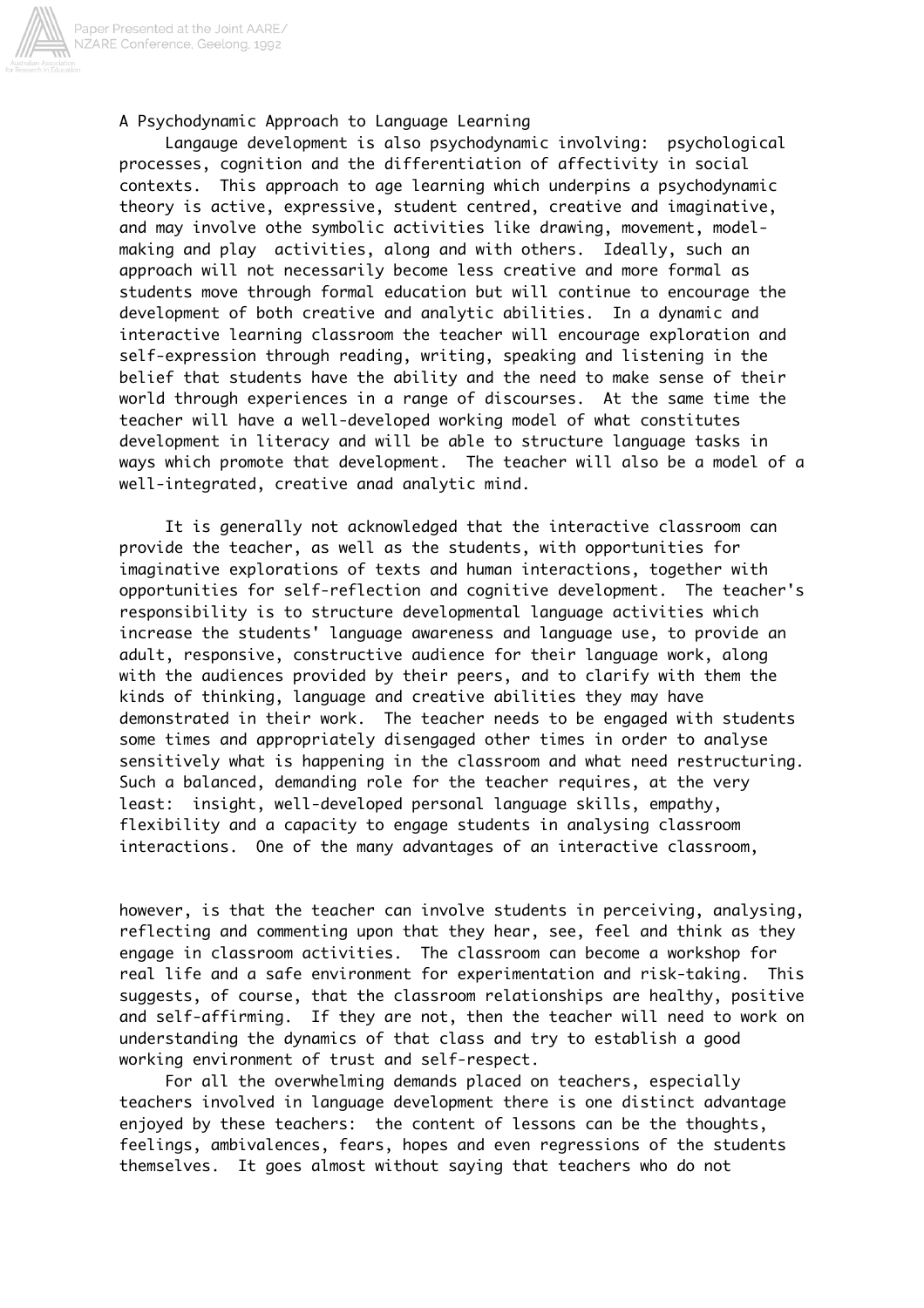

thoroughly enjoy intense relationshuips with others - that is, relationships which involve a degree of appropriate self-disclosure, a large measure of trust and a certain amount of risk-taking, as in an interactive language classroom, and teachers who do not enjoy working out how the world, themselves and other people act and interact are probably not going to be very effective language teachers. A large measure of insatiable curiosity, good humour and self-reflection, and the ability to endure delayaed gratification (language development is a very slow process) are important qualities for interactive language teachers - qualities similar to those needed for good parenting which is so important in early language development. The comparison is important because yet another quality teachers and parents need in order to be effective is the capacity for authentic relationships; relationships in which individuals can be appropriately expressive and exploratory. Drama enactments can be an especially effective way to encourage the realisation of these qualities. Drama as a Learning Medium

 Drama has at its core and enactment of events which may have happened, or may be imagined to have happened (esslin, 1987) and the use of drama in education has received much attention in the literature (Wagner, B.J. 1976, Bolton, G. 1979, 1984, 1991; Johnson, L & O'Neill, C. 1984; Morgan, J & Saxton, J. 1987). The literature fails, however, to sufficiently acknowledge the power of the psychological processes underpinning enactment.

 We wish to explore the power of this process for language development and intercultural understanding and to show how certain reflective drama enactments stimulated by music can be employed.

 The context for this approach, in Australia in our multi-ethnic school society and hence the need for intercultural education. The Nature of the Multi-Ethnic Clasroom

 While aboriginal people have lived in Australia since before recorded time the rest of us are new arrivals. Nearly 40% of our population are refugees, migrants or children of these parents. 25% of our population are of non Anglo or Celtic background (Jupp, J. 1988:124). In New South Wales schools, 18.3% of students were of non-English speaking background in 1990. Insome metropolitan schools, 90% of the school populations are from background other than English speaking. (Immigration: ANSW Perspective, January, 1992). Drama enables teachers to promote the concepts of ethnic plurality and intercultural understanding through child-centred enactments. Participants in such activities are encouraged to reflect on their own ethnic identity and how this relates to the broader community. The processes described below look at enactment, stimulated by music to enhance intercultural understanding, self-curioness, and language development with special reference to writing.

 It must be understood that students from differing cultural backgrounds share a universal feeling state generally expressed as cultural shock. (Oberg, K, 1960). Importantly the ease of settlement depends on support available and the prevailing attitudes towards new arrivals. While cultural shock can occur in English speaking arrivals, non-English speaking students have their nightmare compounded by lack of adequate language facility.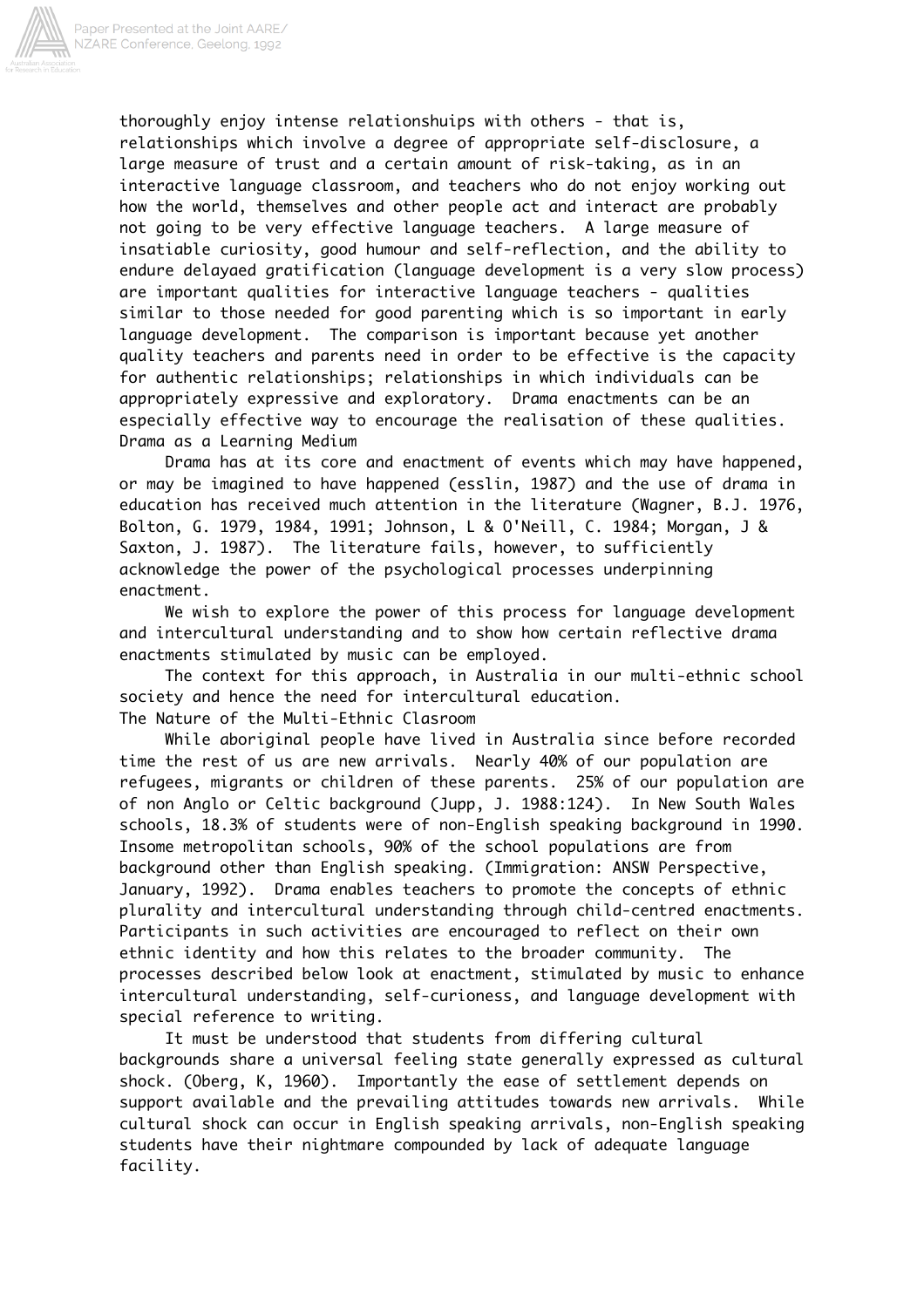

 Drama is already acknowledged as an effective teaching strategy for helping develop second language competency. (Maley, A & Duff, A. 1982). We know from language acquisition research (Ellis, R. 1985; Dulay, H., Burt,

M. and Krashen, S. 1982) and from research into communicative language teaching tha tthe most effective language learning occurs when teaching approaches and strategies mirror real-life communication; when task rather than grammatical form dominates the language exchange, and when fluency precedes accuracy. The students must be encouraged to take risks, to gain confidence in order to hypothesise the language structures. Enactment promotes these learning.

 In Sydney, such drama classes are currently being implemented at an inner city intensive language centre, where newly arrived adolescents are coming to terms with English for the first time. These new students are suffering both cultural shock and linguistic despair and they are undertaking a drama course as part of their school program. These students keep diaries of the drama activities and typical of the journal entries is the following:

 The first time I just laugh when I saw you did something and my friends too. Because I never did that before.

 However when I see you do something for drama now I really admire who like actress.

 I hope I will able which like you that might I don't afraid when I have meet strange men and standing and talking in front of a crowd. Truc, A 14 year old Vietnamese student writing to her teacher. Another student, a 15 year-old boy, wrote:

 I will never forget my Drama lessons in this school. I really enjoyed all Drama lessons. Drama is good fun and very good for English. Aspecially for lesting when we are in relax time. Every lesson we done somethings different and some are same. But all of them was good non of them was boring or something bad. I lerned many thing from Drama lessons. If I do Drama in tyhe future, I all ready know some thing about drama. Drama lessons made all students much friendly. Because some students are not talking. Maybe they are shying or maybe afried of English but they are never talking. But Drama lessons give them dare to talk.

 But Drama give the "dare to talk". These comments highlight the importance of feeling during language learning.

 With more advanced language learners Drama activities are equally important. Many of these students have well developed general communicative skills; playground interactions will cause no major problems. But they may lack the ability to use abstract language and this is needed for academic development. Research into drama and language (Parsons, Schaffner, Little and Felton, 1984) has pointed to the importance of drmam in such development: "the cognitive processes of hypothesising and questioning a viewpoint are being carried out at the same time as the social implications of feeling are being expressed". (Carrol, J. 1988:20). We want to argue that the expression of affectivity is a precursor to cognitive processes.

Role-plays and simulations have been used for many years in child and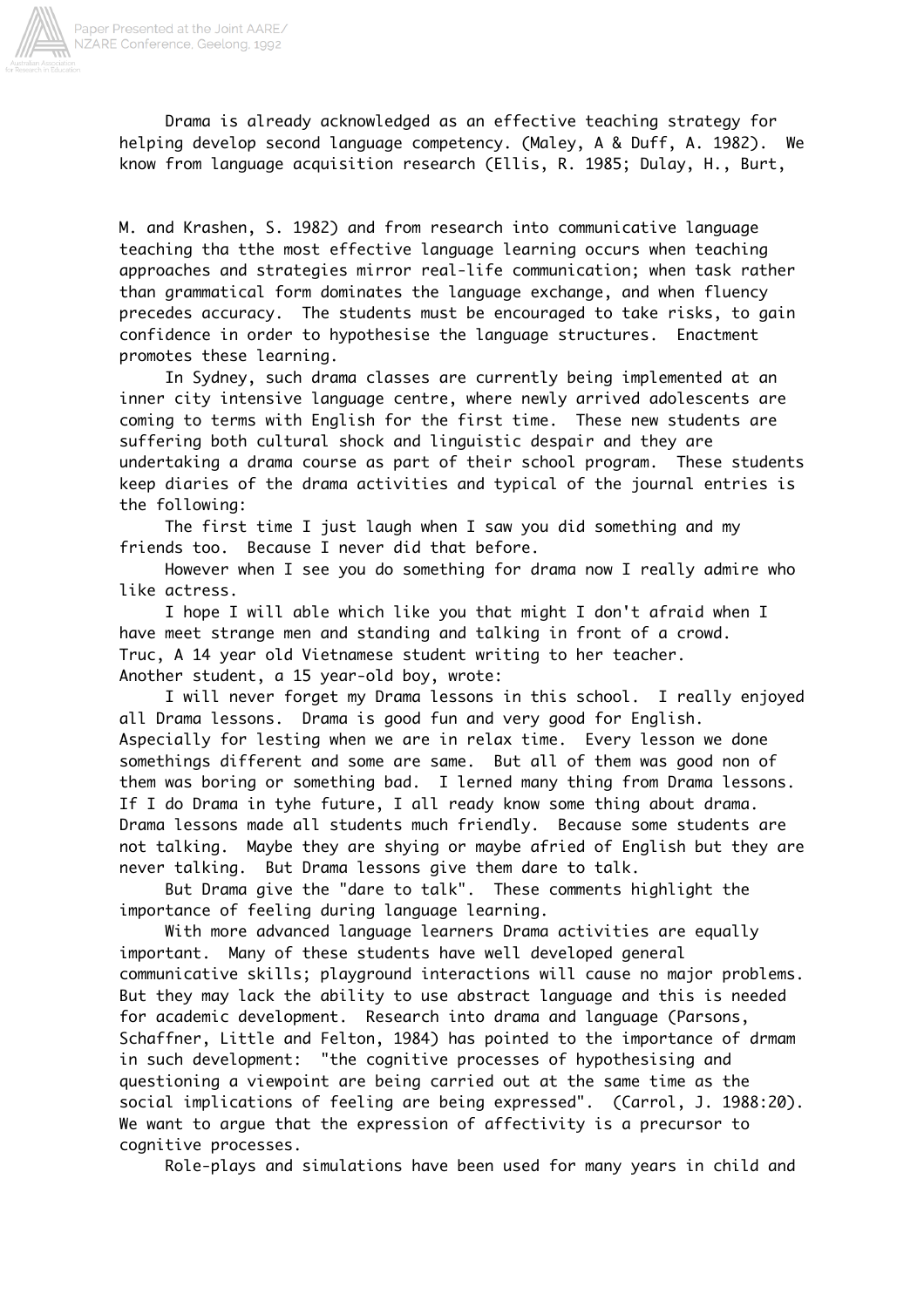

adult education to allow participants to view the world from a different cultural perspective. (Brislin, R. et al 1986. Casse, P. 1980).

 There is a danger, however, that the drama process itself may reinforce the assimilationist model. An unspoken assumption that openness contributes to understanding and has positive social value, that hiding your feelings and thoughts, that being indirect is failing to commit oneself to the drama, violates a host of assumptions and values in many cultures (Weeks, H. et al n.d.). Theatre in education piece Kin by Sidetrack theatre well demonstrates the harm that well meaning 'liberal' teachers can do in this regard. It is for this reason that many teachers in Australia, implementing drama for intercultural understanding have been paving particular attention to the concept of protecting-into-role. (Simons, J. 1991). Protection-into-role via enactments in the classroom must be founded on principles which acknowledge the feeling state of participants.

Principles of Educaiton for Cross-Cultural Understanding

 We wish to postulate five principles of intercultural education. These will facilitate insights into cultural values, recognitise of the value fo diversity, and enhance individual psychodynamic integration which leads to cohesion.

Ethnic diversity should be recognized and respected at individual, group

and societal levels. Teachers as well as students need experiences of the breath of Australian society: they need to overcome their own fears of difference (Gollnick, D M & Chinn P C. 1986:270).

Culture must be seen as a dynamic. Our culture and our sub-culture are learnt and provide a blue print for the way an individual thinks, feels and behaves. Hoever, "schools should avoid defining these cultures solely in terms of patterns of life and experience in countries and continents of origin. It may be far more meaningful for children to look at cultures as they are evolving and taking shape..." (Cohen, L & Manion, L. 1983: 183). Ethnic identification should be optional for individuals (Banks, J A, 1981) No matter how well intentioned teachers must articulate aims, objectives and classroom approaches which allow the individual the right to identify and disclose ethnic association when he or she so chooses. Adolescents, especially, seek peer acceptance (Foot, H. C. Chapman, A J & Smith J R. 1980) and well meaning teachers may be reinforcing ethnic sub-culture association at the expense of cross-cultureal understanding. "Waht is called for therefore, is an exploration of strategies for restructuring group relations in ways which make the differences among individuals less invidious and less likely to be a source of conflict, tension and frustration". (Cohen, L & Manion, L 1983:100). Ethnic sub-cultural identification with possible negative effects is well exposed in Kin.

 The approach outlined below is predicated on the individuals' right to choose. A positive self concept is also associated with peer acceptance both in the sub-cultural and the broader culture (Carter, D E. Define-Carter, L & Benson, F W. 1980). This leads to our fifth principle. Education for cross-cultural understanding must be affective as well as cognitive. Consistent with psychodynamic principles classroom activities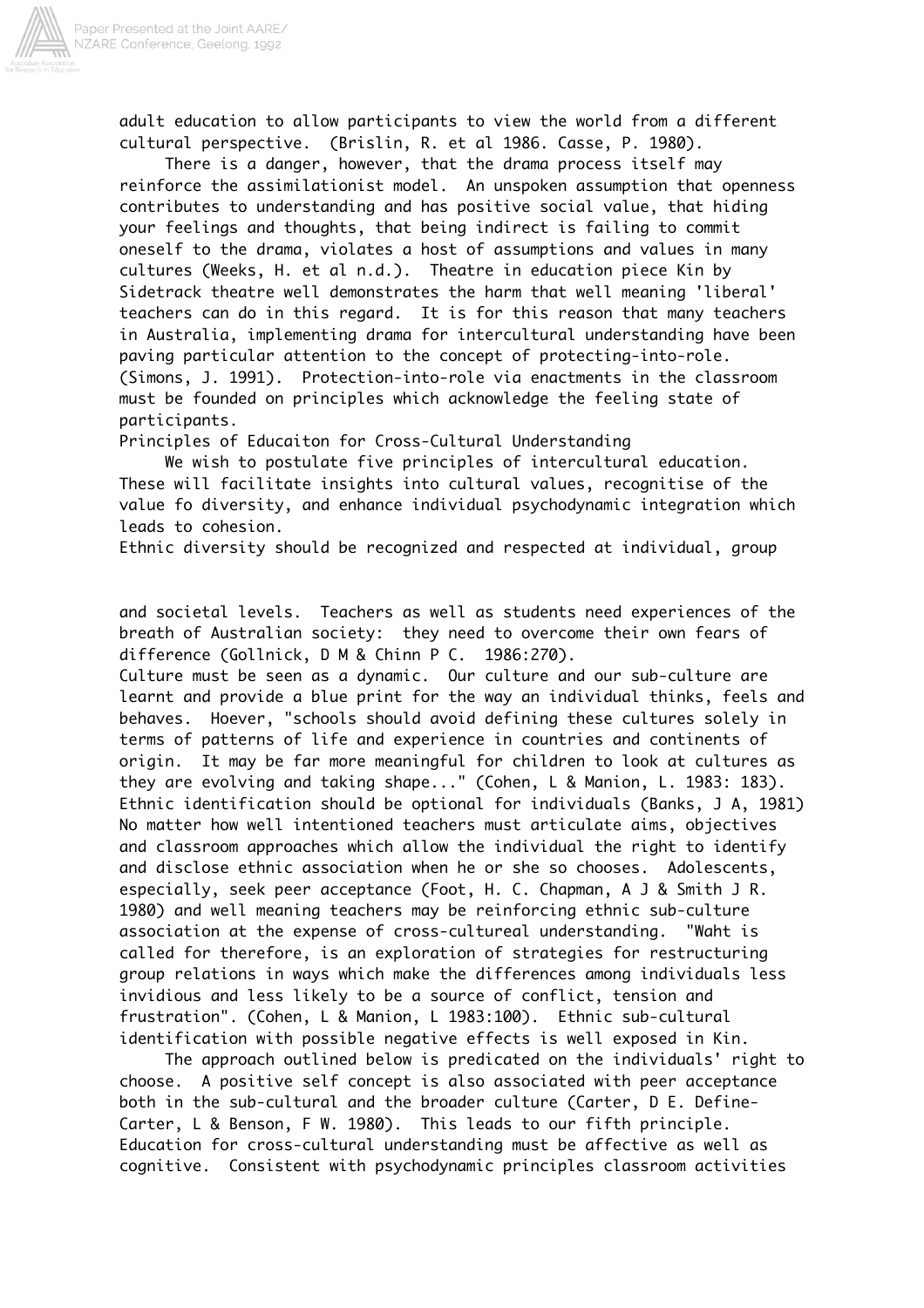

must be personally relevant to students. Studies in cultural pluralism have shown the need for the affect to be acknowledged in developing crosscultural understanding. (Appleton, N. 1983). Too often educationalist are concerned with what Rodgers calls "education from the neck up". (Rodgers, C. 1975).

Enactment and Language development: The Psychodynamic Approach.

 Our approach to language development and cross-cultural understanding integrates the individual's affect driven concerns. Such concerns can be realised and expressed through the kinds of structures describedˇbelow. These structures are consistent with the five pirnciples outlined above. Case studies

 The case studies used music, namely songs of childhood as the stimulous for enactments which led to reflection in writing. To date this approach has been trialed with secondaryy school students in Sydney comprehensive schools, tertiary English/Drama studetns at the University of Sydney and the University of Melbourne and with participants at an International Drama in Education conference in Europe. A description of the process and structure follwos with written reflections from particpants at the international conference and from tertiary students at Sydney University. Video excerps from the latter groups will be shown here and discussed.

 The process consists of eight (8) phrases which develop a symphoniclike structure the method integrates with the musical content of the session. The structure mirrors the phrase in music. The Structure of Enactment

Phrase one

 The group activity begins in a circle with the leader and the participants involved. Relaxation and trust-developing exercises are undertaken. This is crucial for effective enactment to proceed. The strength of the circle has long been known in drama work. (Lee, J. 1915). This phrase is designed to develop attunement in the group. This phrase is essential.

## Phrase two - Chamber music

 Participants in the circle hum, lying with their heads together. One participant begins to hum: this hum is passed aroung the circle. When the whole group is humming, the sound rises and falls: crescendo - diminuendo - crescendo, without signal from the teacher. This is a cooperative, spontaneous process. The hum of the individual joins with the group and returns to the individual. As string quartets work without a conductor, so

does the group make music.

Phrase 3 - The conductor and soloist

 This involves guided listening to evoke memories of childhood songs. In this phrase the psychodynamic power of music/song is employed to establish the intrasubjective monologue: an underpinning of our psychodynamic theory. Music, which creates meanings with out signifiers can reach to the centre of our unconsicous selves. (Barthes, R. 1985, Clement, 1989).

The participants take themselves imaginatively to a place where they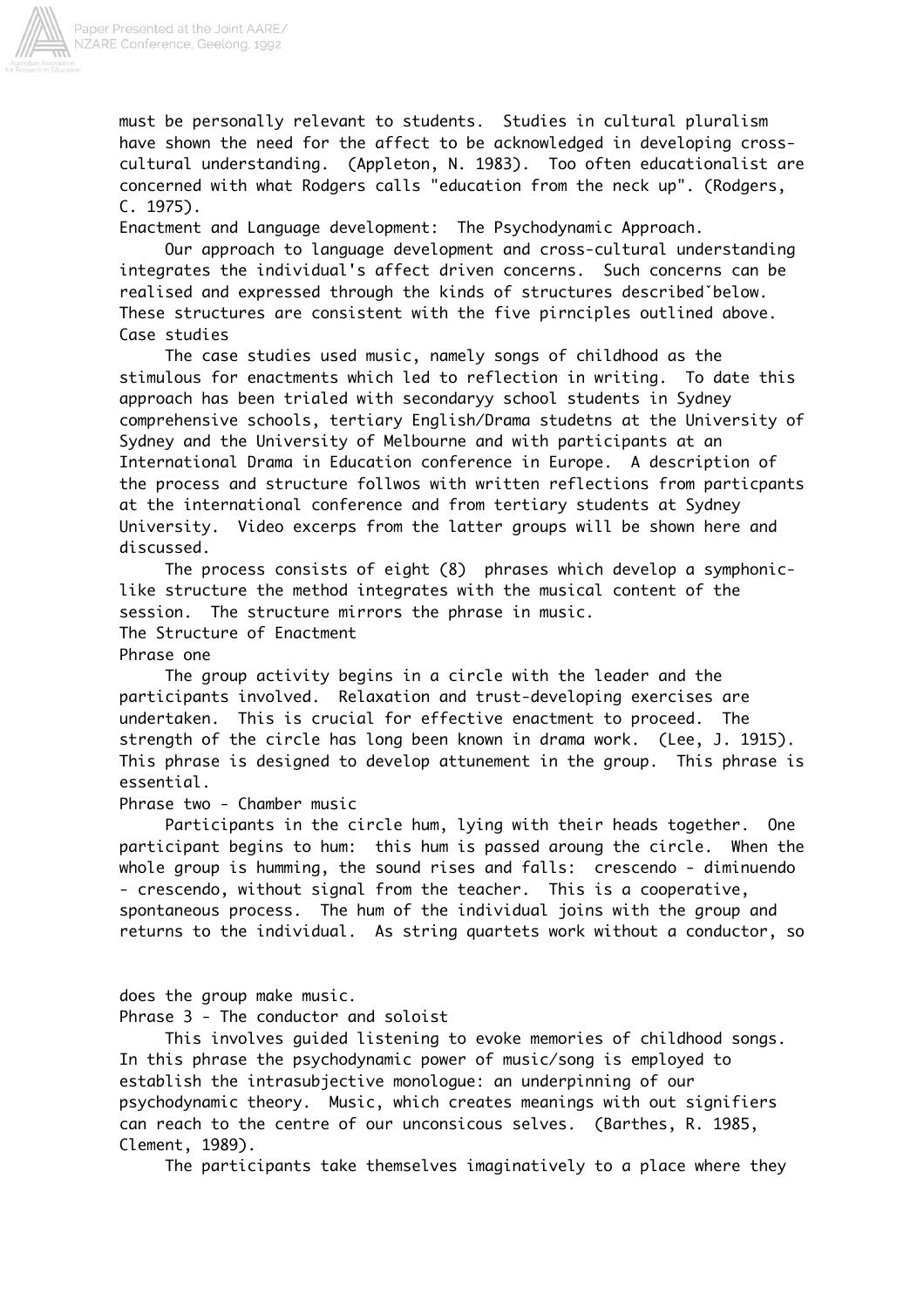

feel completely comfortable, at peack and safe. The leader/conductor says: Feel yourself in that place. Smell the smells of that place, feel the texture of that place, hear the sounds of that place, see the signs of that place. Know that you are there, completely comfortable and completely at peace. You are a childin this place: contented, happy. As you rest in that place, a song comes into your mind. It is a song from somewhere in your past - a song comes into your mind. It is a song from somewhere in your past - a song that echoes in your memory. Hum the song gently to yourself. As the song echoes in your mind, allow any associations connected with the song to come into your consciousness.

 It is important that the 'conductor' deliver this guided listening largo and pianissimo in order to evoke the appropriate introspection and affective recall.

Phrase four - The conductor and the ensemble

 This phrase is drawn from the language teaching work of Gertrude Moskowitz (1978) The participants form small groups (5 or 6 in a group). They share their songs and associations with each other. Phrase Five - Enactment of the Song

 Each group decides on one song and depicts it in 'still picture' (Neelands, J 1990). Still pictures are presented and cued by the conductor. It is important that these be conducted legato. slow motion, so that they move in a musical arc with groups viewing other groups from their own depiction space.

DevelopmentResearchSymposiumsignificanceEsslinLanguageaffectivityotherand relationshipsdelayedClassroomIn

someself-

curinessthatthehypothesizethedramaEducationrecogniseforHowevercrossculturalWhatprinciplesstimulussecondarystudentsfollowsparticipantsexcerpts aroundunconsciouspeacechild

inOTThreeFCE

Phrase Six - The Song and the Association

Groups depict the song and then depict the asociation in still picture and fade from song to association. This is conducted legato in order to effect smooth transformation as in a cinematic fade.

Phrase Seven - Narrative and Enactment

The members of each group present their song/association pictures. The participants, whose song is being enacted narrate the song and the association. The groups thenrepeat the picture/fade/picture sequence. Phase Eight - Debriefing and Reflection

Debriefing and reflection are essential parts of the psychodynamic approach because they allow for the articlation and affirmation of feeling aroused in the porcesses of tntrospection and enactment.

The songs of early childhood, songs my mother taught me, may or may not be exposed through this process. The song may or may not belong to a culture which is not English speaking - whatever is recalled however, will be significant to the individual. In a multi-ethnic classroom the principle of the right to chose the time of ethnic identification is thus validated. It has been our experience that such sond do, however, occur. In the workshop at the international drama conference, for example, the following was recalled: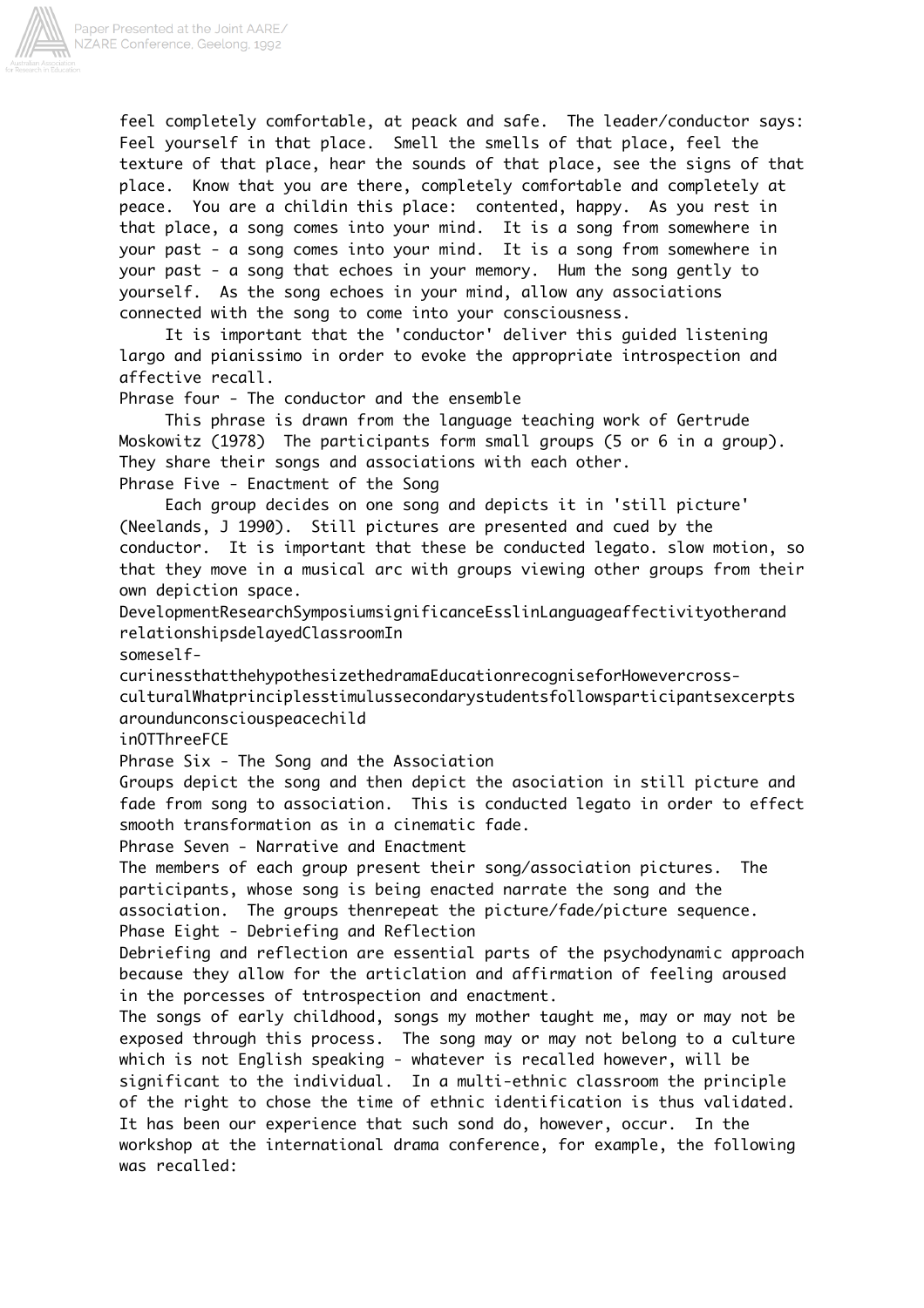

 M from England rememberd 'Speed Bonny Boat', the lines that stayed in her memory were 'Thunder claps rend the air' and the visual image that the song evoked for here was:

 She associated this with love of family and her grandmother's voice. It surprised her that the violence of the words were outweighed, by the affective quality of the melody which evoked security and love.

 For L, the song remembered was 'I gave my love a cherry', and she wrote: "I am a giving person and feel most alive when I am able to give...I had a great gift of love as a child from my family and it is essential to my being to give back. But when I give a joyful mystery, or a gentle joke, with sexual overtones, that is my best gift in the world

 Maybe my most tranquil and happy memories are those as a mother to small children."

For B from Holland, the song remembers was "Row row row your boat". She wrote, "I was astonished myself that it was an English song that came. Later on I realised that it wasn't so strange. It deeply expressed at this moment the pleasant feeling to be with other people, but still on an airbed gently moving me in a tent. I did that just before coming to this Congress.

 Late on with writing exercises it was only the Dutch language that came back. I felt the same embarrassment sometines as people who are in my groups - ethnically very different. Still I felt safe by the way of working. It is important to have such an atmosphere in the kind of groups when people may quickly have misconceptions not knowing each other's feelings. I know I felt that before, but it is reinforced again."

 X from Germany recalled 'Twinkle Twinkle Little Star' which he first hear in English recently when in a tender moment with his young family. The group depiction of the song and his association was particularly moving. He had them translate the song into his own German. He sang this to the whole group while his 'still picture' group moved from song to association.

 Y from France recalled a song from childhood which she narrated in French. The group depicted this song and her wartime association of comfort and support from a farmer and his wife.

We argue that these kinds of experiences engage participants in potentially evocative and powerful reminiscences which are precursors to expressive language. Evocative experiences and their concomitant affective responses can stimulate expression in language which can be self-revealing, selfaffirming and self-smoothing. Hence the need for trust and effective debriefing in these enactments (Arnold, 1991). As the comments abouve show, participants can experience a delight in their own expressiveness. We argue thatt this is a primary universal human need found on affectivity which drama and music can stimulate and language can express. With responses from studetns which are centred on self and charged with feeling, teachers have quality material to work with further. Psychodynamic processes integrate selves across time and space.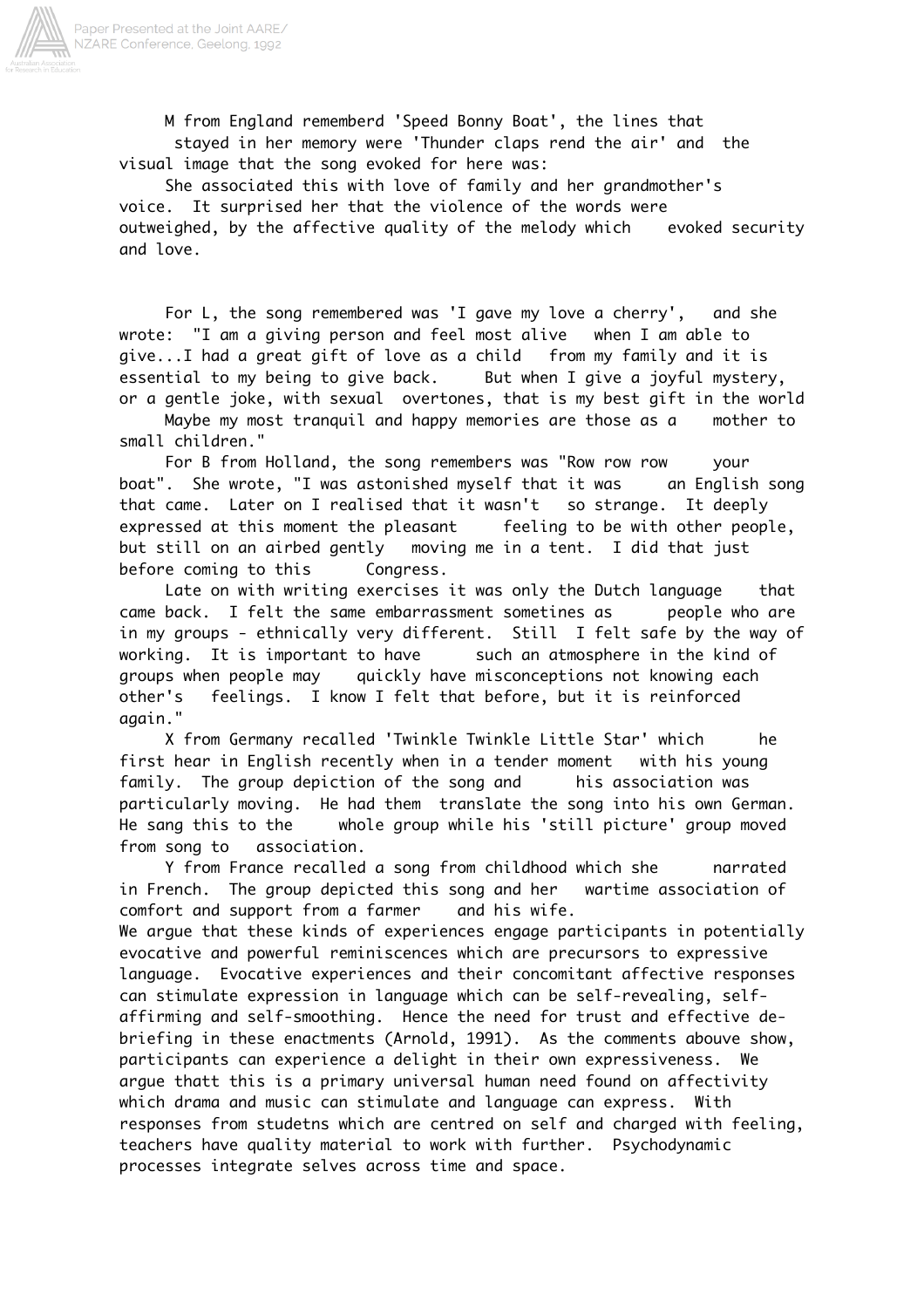In the seminars with postgraduate students at the University of Sydney, debriefing involved both discussion and reflective writing. Again students were asked to write freely about their experiences. without exception, the students wrote about their feelings as they reflected on their childhood and as they worked in their groups on their enactment. The predominate feelings expressed were joy and contentment - and what might be interpreted as a feeling or quality of integration, as memories of childhood were recalled and expressed in currently adult learning contexts. As one student wrote:

 "Although these last few months seem to have been doom and gloom, today I had hope... Here comes the sun, and it has come back, my life has come back, I'm no longer an automoted being, I'm an image of the sun, bright, always new, fully of life and love. I have been so alone, not physically, but psychologically, because I have lost my sun, my focus, my reason for living. Why was I so taken up with the money hungry world?"

Another student expressed it.

 "The activity was freeing in a way. I felt good and happy with my life and peaceful within myself. The group seemed to have the same response [positive, happy feelings] and so sharing it with the larger groups was simple to do, in fact, gladly done."

 These comments are also characterised by highly affective and selfdisclosing content. This is consistent with the expectations arising from our argument about the nature of psychodynamic enactments and literacy development. In the initial stages of implementing such wrok, this kind of

fairly spontaneous reflective writing needs to be regarded as a valuable starting poiint for teachers concerned with promoting long term writing development. As has been argued elsewhere (Arnold, 1991) language teachers working in a psychodynamic model need "a comprehensive theory of writing development and sensitive, responsive monitoring of students' writing (and reading and related discourse experiences) over a long period of time (Arnold, 1991:1/2).

 In due course we will elaborate further on the relationships between music, enactment, language development and learning. So far the enthusiasm with which participants at various educational levels undertake reflective writing as part of their post-enactment de-briefing suggests that affect arousing pedagogical experiences are suitable starting points for reflection, and with skilful scaffolding by teachers can lead to higher cognitive processes like speculation and theorising. We would argue from our observations of the experiences outlined in this paper and our analyses of participants' written reflections, that aimed at developing higher levels of thinking and language should be stimulated at appropriate times by experiences which are as potentially evocative as those outlined here. This does mean that teachers implementing a psychodynamic model of teaching must be confident that they can handle the feelings such a methodology might arouse in their students and in themselves. provided teachers are habitually reflective and self-attuned thes issues are manageable.

It is also important to note that the individual's song becomes the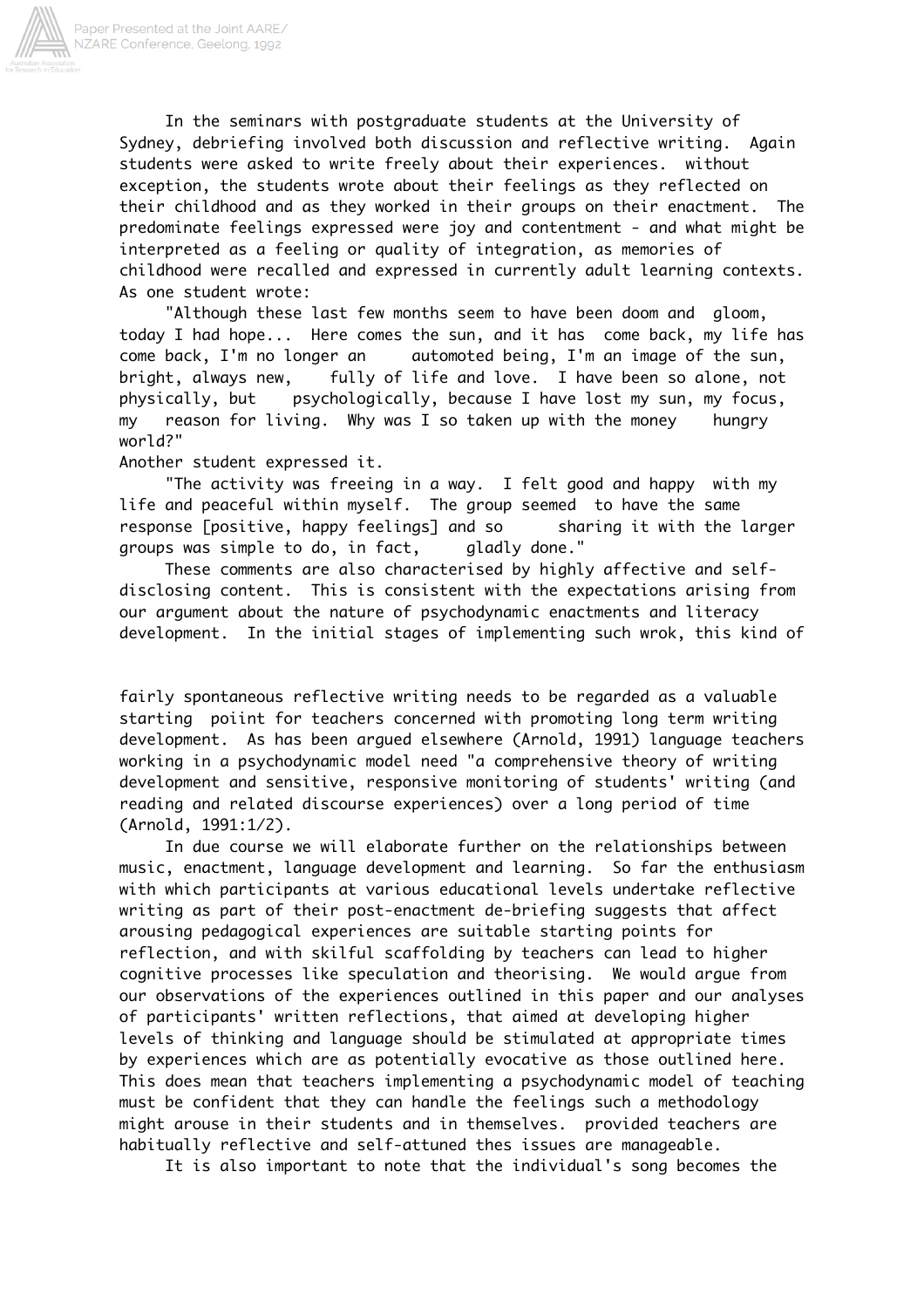

References

group's song, the individual's associations become the group's embodied association. The diversity of the cultural background explored by the individual through intrasubjective monologue become through intersubjective dialogue an enactment owned by the group will illuminates, reinforces and integrates the paradox: cohesion through diversity. The chord may be complex and consist of many notes but its result is harmony.

Appleton, N. (1983). Cultural pluralism in education: theoretical foundations. New York: Longman. ˇ‡NArnold, R. (1991a) "Drama in the round: the centrality of drama in learning". in John Hughes. Arnold, R. (1991b) Writing development: magic in the brain. Buckingham: Open University Press. Banks, J A. (1981). Multi-ethnic education: theory and practice. Boston: Allyn & Bacon. Bolton, G. (1979). Towards a theory of drama in education. Essex: Longman. Bolton, G. (1984). Drama as education. Essex: Longman. Bolton, G. (1991). New perspectives on classroom drama. Hemel Hempstead: Simon and Schuster. Brislin, R. Cushner, K. Cherrie, C. & Young, M. (eds) (1986). International interactions. Beverley Hills: Sage Publications. Barthes, R. (1985). The responsibility of forms. New York: Hill & Wang. Bruner, J. (1986). Actual minds, possible worlds. Cambridge MA: Harvard University Press. Carrol, J. (1988). "Terra incognita: mapping drama talk" The NADIE Journal, Vol.23,No.2, March, pp. 13-22. Casse, P. (1980). Training for the cross cultural mind. Washington: Society for Intercultural Education, Training and Research. Carter, D E., Define-Carter, L. & Benson, F W. (1980). "Interracial acceptance in the classroom" in Foot et al. Clement, C. (1989). Opera or the undoing of women. London: Virago Press. Cohen, L & Manion, L. (1983). Multicultural classroom. London: Croom Helm. Dulay, H. Burt, M & Krashen, S. (1982). Language two. Oxford: Oxford University Press. Ellis, R. (1985). Understanding second language acquisition. Oxford: Oxford University Press. Essin, M. (1987). The field of drama. London: Methuen Drama. Foot, H C. Chapman, A J & Smith, J R. (eds). (2980). Friendship and

social relations in children. Chichester: John Wiley. Gollnick, D M & Chinn, P. C. (1986). Multicultural education in a pluralistic society. Columbo, Ohio: Charles Merril. Johnson, L & O'Neill, C. (1984). Dorothy Heathcote: collected writings on education and drama. London: Hutchinson.